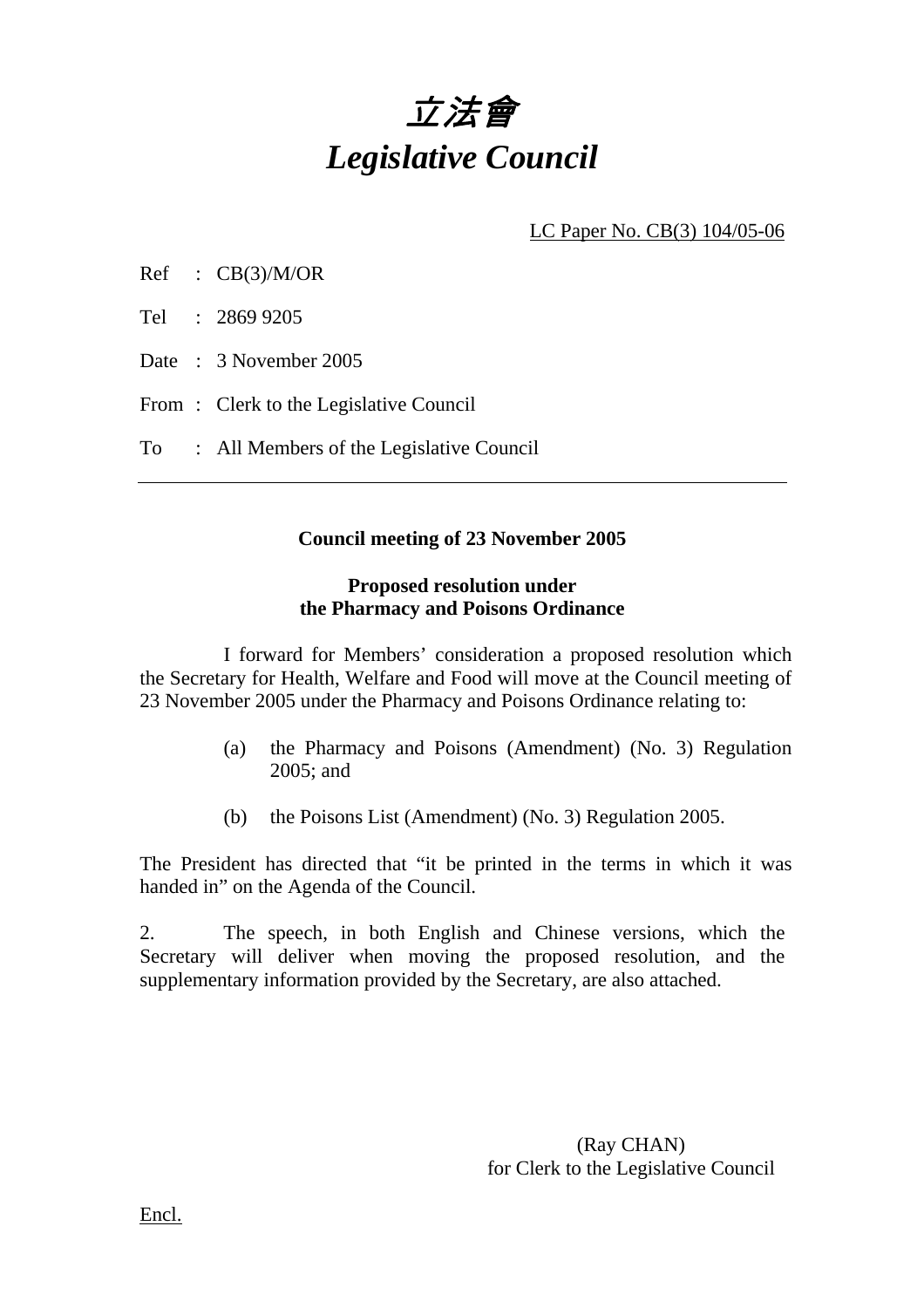#### PHARMACY AND POISONS ORDINANCE

\_\_\_\_\_\_\_\_\_\_\_\_\_

#### **RESOLUTION**

(Under section 29 of the Pharmacy and Poisons Ordinance (Cap. 138))

\_\_\_\_\_\_\_\_\_\_\_\_\_

RESOLVED that the following Regulations, made by the Pharmacy and Poisons Board on 31 October 2005, be approved –

- (*a*) the Pharmacy and Poisons (Amendment)(No. 3) Regulation 2005; and
- (*b*) the Poisons List (Amendment)(No. 3) Regulation 2005.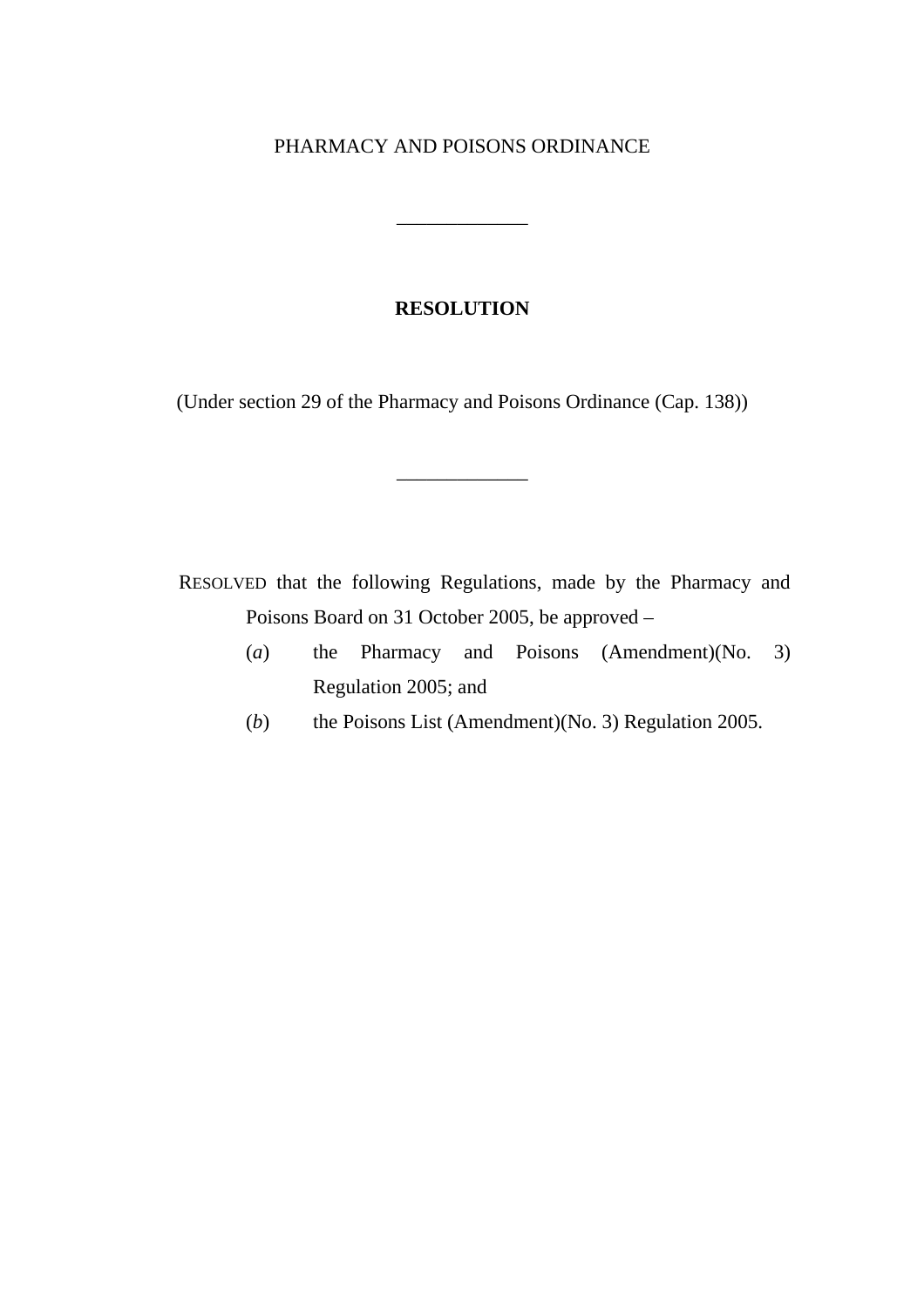## **PHARMACY AND POISONS (AMENDMENT) (NO. 3) REGULATION 2005**

(Made by the Pharmacy and Poisons Board under section 29 of the Pharmacy and Poisons Ordinance (Cap. 138) subject to the approval of the Legislative Council)

#### **1. Commencement**

Sections 2(d) and 3(d) and (e) shall come into operation 30 days after the day on which this Regulation is published in the Gazette.

#### **2. Substances falling within the Poisons List to which special restrictions apply under regulations 3 and 5**

The First Schedule to the Pharmacy and Poisons Regulations (Cap. 138 sub.

leg. A) is amended, in part A –

- (a) by adding "Bemiparin; its salts";
- (b) by adding "Duloxetine; its salts";
- (c) by adding "Strontium ranelate";
- (d) by adding "Vitamin A and its esters when contained in pharmaceutical products the recommended daily dose of which contains not less than 10,000 international units of vitamin A";
- (e) in the item "加替沙星;其鹽類;其脂類", by repealing " 脂" and substituting "酯";
- (f) in the item "麥考酚酸;其鹽類;其脂類", by repealing " 脂" and substituting "酯";
- (g) in the item "氯屈膦酸;其鹽類;其脂類", by repealing " 脂" and substituting "酯";
- (h) in the item "噻加賓;其鹽類;其脂類;它們的鹽類", by repealing "脂" and substituting "酯";
- (i) by repealing the item "Adefovir" and substituting –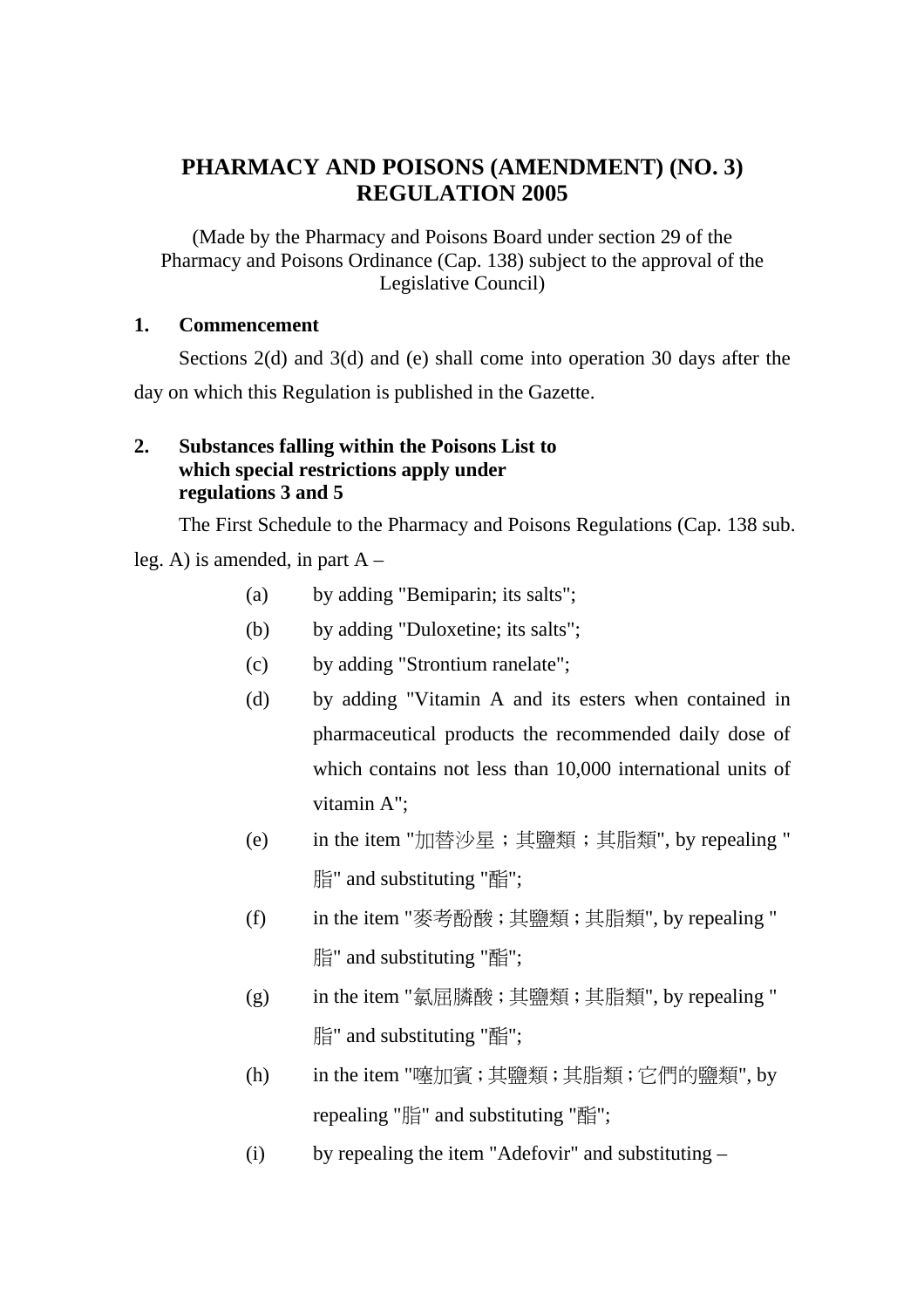"Adefovir; its salts; its esters; their salts";

- (j) by repealing the item "Nicotinic acid" and substituting "Nicotinic acid and its salts when contained in pharmaceutical products the recommended daily dose of which contains more than 200 mg of nicotinic acid".
- **3. Substances required by regulation 9 to be sold by retail only upon a prescription given by a registered medical practitioner, registered dentist or registered veterinary surgeon**

The Third Schedule is amended, in part A –

- (a) by adding "Bemiparin; its salts";
- (b) by adding "Duloxetine; its salts";
- (c) by adding "Strontium ranelate";
- (d) by adding "Vitamin A and its esters when contained in pharmaceutical products the recommended daily dose of which contains not less than 10,000 international units of vitamin A";
- (e) in the item relating to "Alkaloids", by adding
	- "Codeine, except substances containing less than 0.2% of codeine"

after –

"Calabar bean, alkaloids of";

(f) by repealing "Chloral; its addition and its condensation products other than alphachloralose; any compound with any substance falling within this item; except when contained, in the form of chloral hydrate, in preparations intended for external application only" where it secondly appears;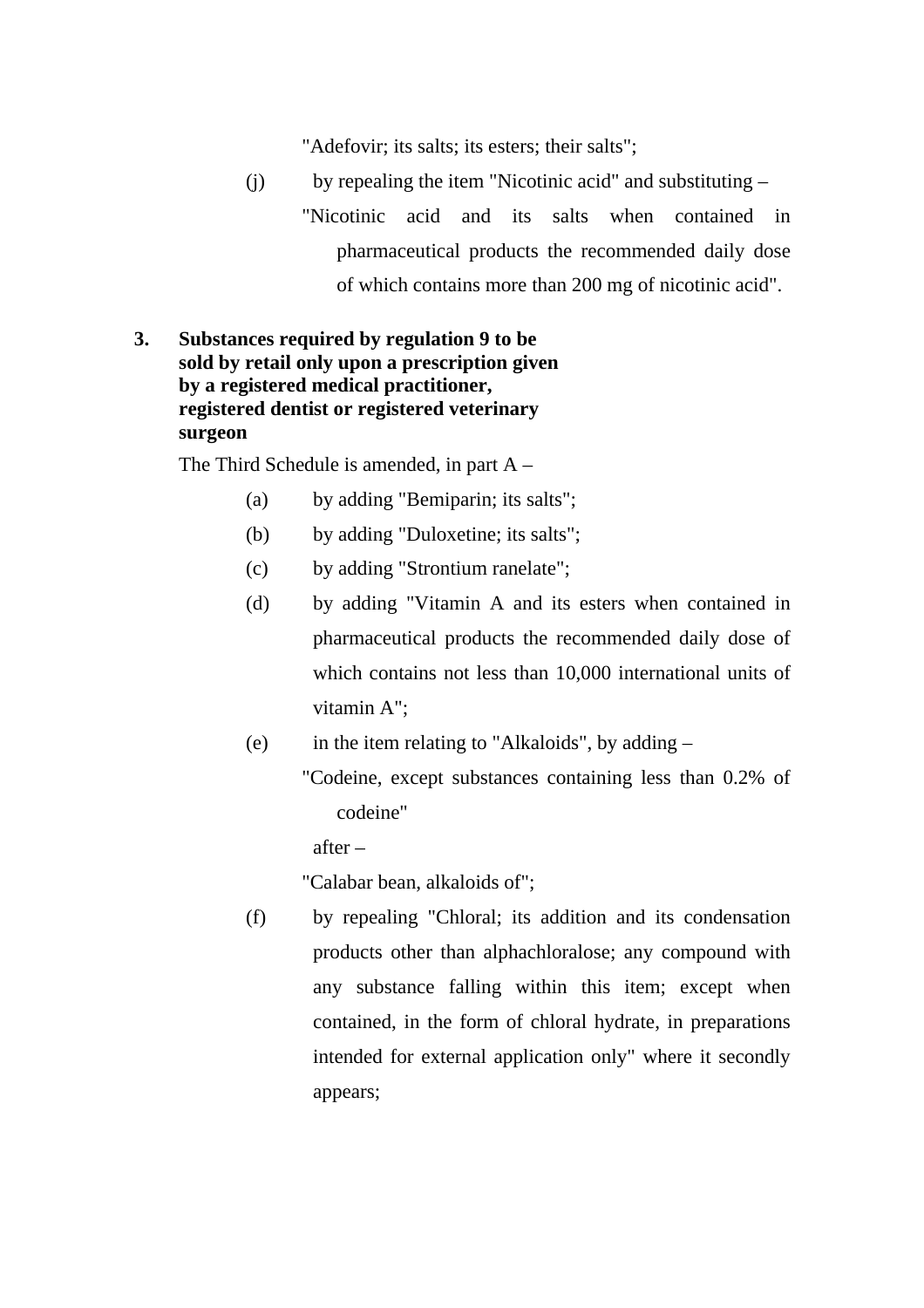- (g) in the item "加替沙星;其鹽類;其脂類", by repealing " 脂" and substituting "酯";
- (h) in the item "格帕沙星;其鹽類;其脂類", by repealing " 脂" and substituting "酯";
- (i) in the item "麥考酚酸;其鹽類;其脂類", by repealing " 脂" and substituting "酯";
- (j) in the item "噻加賓;其鹽類;其脂類;它們的鹽類", by repealing "脂" and substituting "酯";
- (k) by repealing the item "Adefovir" and substituting "Adefovir; its salts; its esters; their salts";
- (l) by repealing the item "Nicotinic acid" and substituting "Nicotinic acid and its salts when contained in pharmaceutical products the recommended daily dose of which contains more than 200 mg of nicotinic acid".

Chairman, Pharmacy and Poisons Board

31 October 2005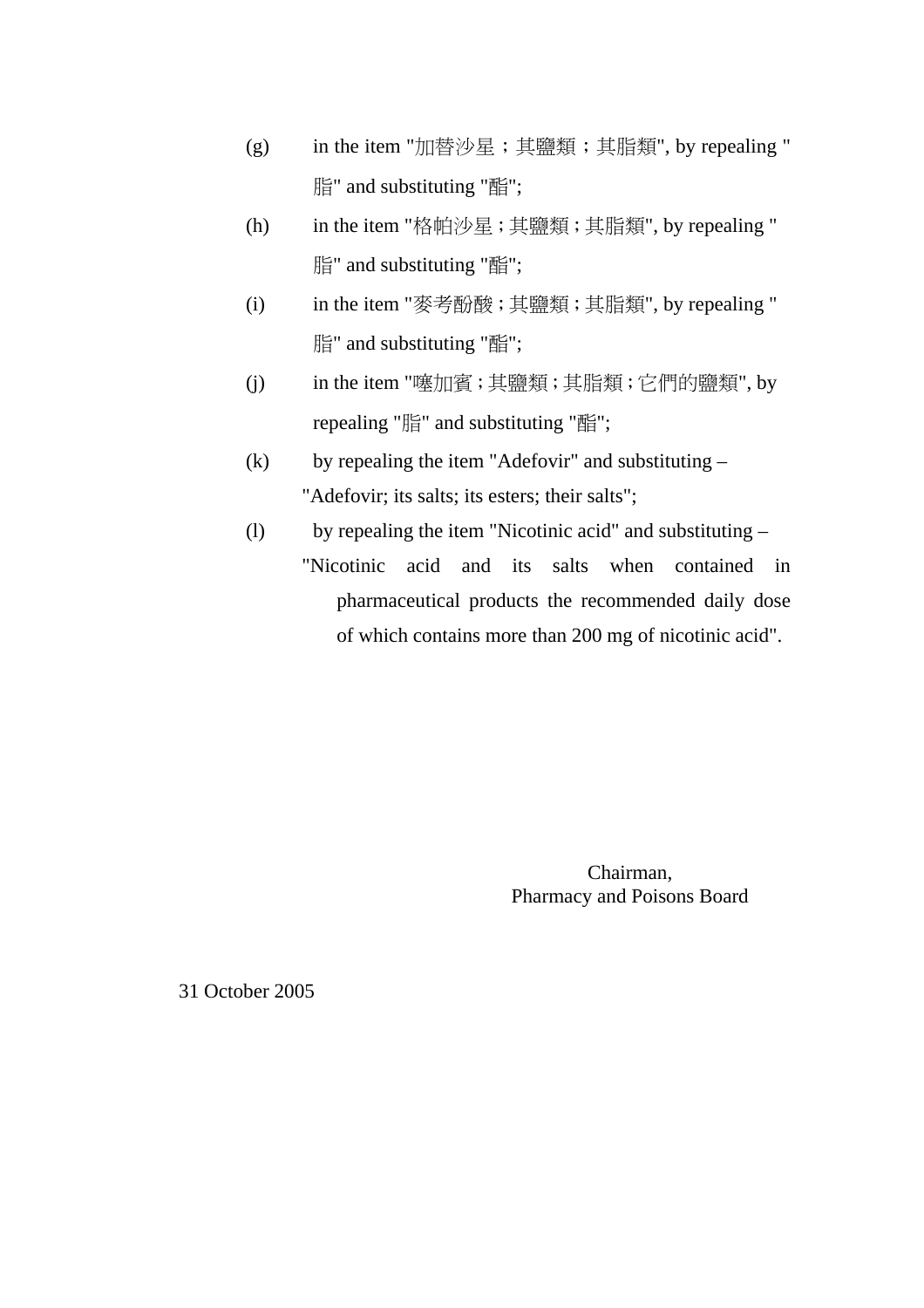#### **Explanatory Note**

This Regulation adds 4 substances to the First Schedule and 5 substances to the Third Schedule to the Pharmacy and Poisons Regulations (Cap. 138 sub. leg. A) ("principal Regulation") so that the sale and storage of those substances are subject to the restrictions imposed under the Pharmacy and Poisons Ordinance (Cap. 138) and the principal Regulation.

2. The Regulation rectifies certain minor errors appearing in various substances specified in the First and Third Schedules.

3. The Regulation repeals one of the item relating to "chloral" which appears twice in the Third Schedule.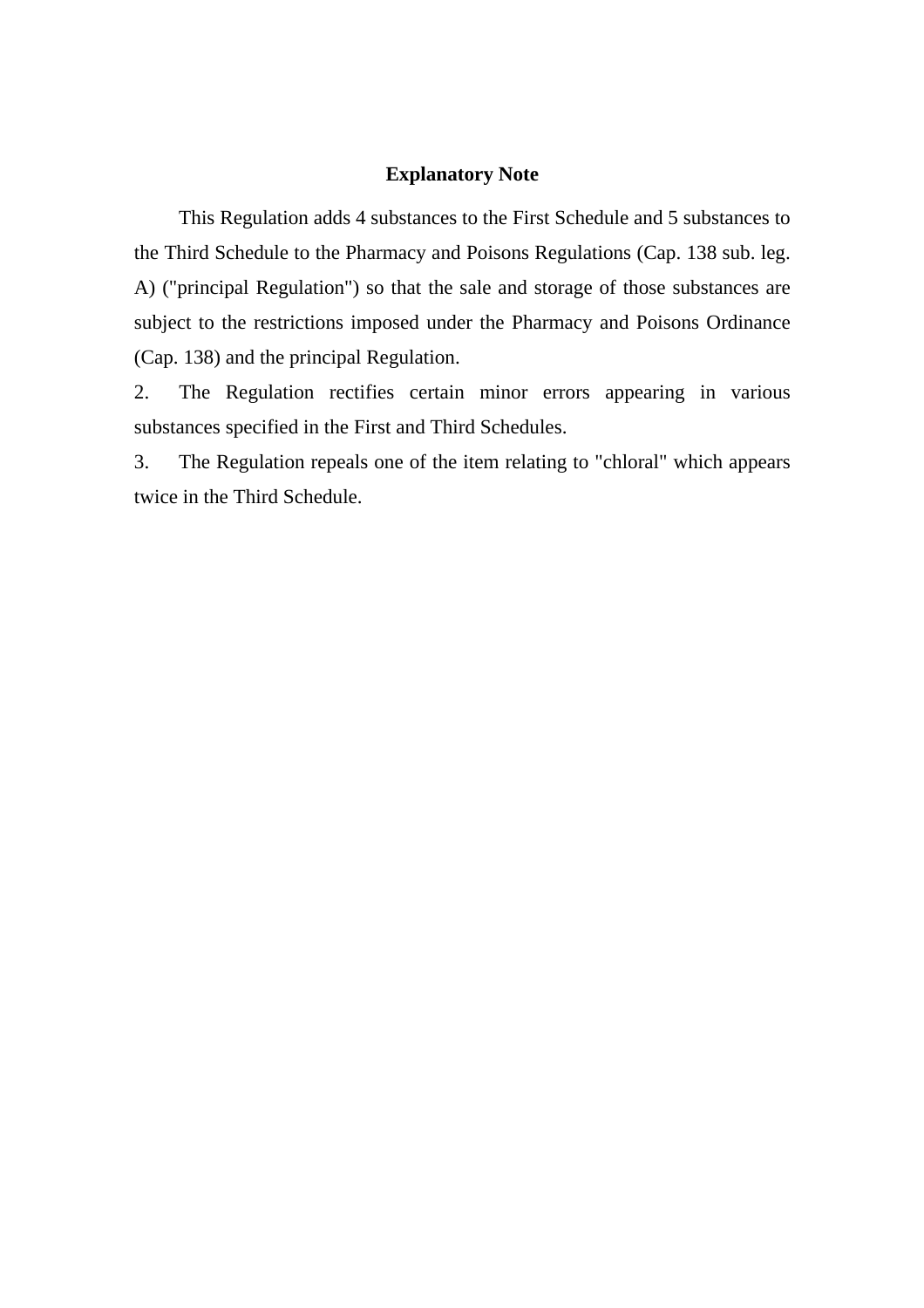## **POISONS LIST (AMENDMENT)(NO. 3) REGULATION 2005**

(Made by the Pharmacy and Poisons Board under section 29 of the Pharmacy and Poisons Ordinance (Cap. 138) subject to the approval of the Legislative Council)

#### **1. Commencement**

Section 2(1)(d) shall come into operation 30 days after the day on which this Regulation is published in the Gazette.

#### **2. The Poisons List**

(1) The Schedule to the Poisons List Regulations (Cap. 138 sub. leg. B) is amended, in Part I, in part  $A -$ 

- (a) by adding "Bemiparin; its salts";
- (b) by adding "Duloxetine; its salts";
- (c) by adding "Strontium ranelate";
- (d) by adding "Vitamin A and its esters when contained in pharmaceutical products the recommended daily dose of which contains not less than 10,000 international units of vitamin A";
- (e) in the item "六水膦甲酸納", by repealing "納" and substituting "鈉";
- (f) in the item "加替沙星;其鹽類;其脂類", by repealing " 脂" and substituting "酯";
- (g) in the item " 色甘酸納", by repealing " 納" and substituting "鈉";
- (h) in the item "麥考酚酸;其鹽類;其脂類", by repealing " 脂" and substituting "酯";
- (i) in the item "硝普納", by repealing "納" and substituting "鈉";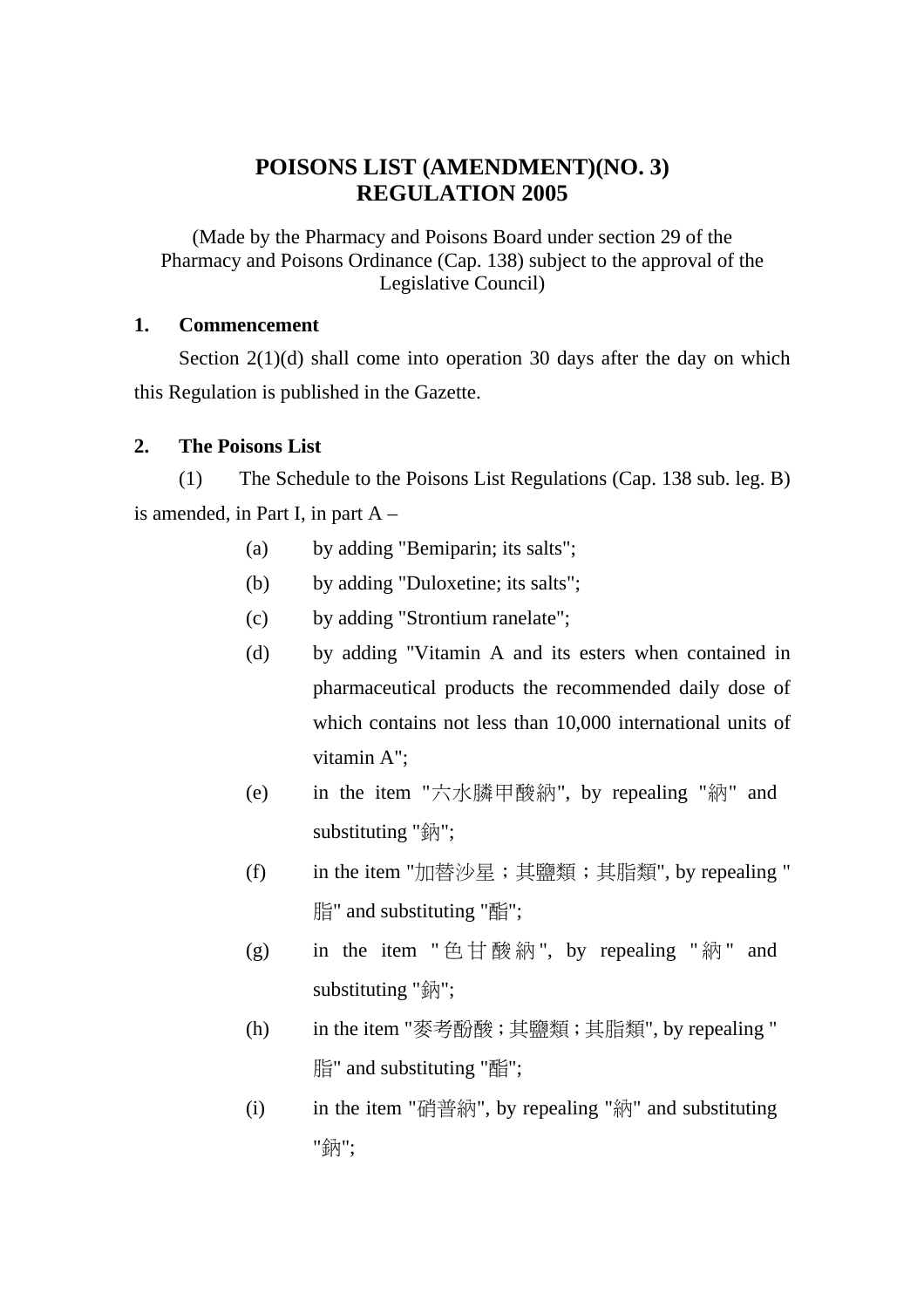- (j) in the item "酮洛芬(苯酮笨丙酸);其鹽類", by repealing "笨" and substituting "苯";
- (k) in the item "噻加賓;其鹽類;其脂類;它們的鹽類", by repealing "脂" and substituting "酯";
- (l) by repealing the item "Adefovir" and substituting "Adefovir; its salts; its esters; their salts";
- (m) by repealing the item "Nicotinic acid" and substituting "Nicotinic acid and its salts when contained in pharmaceutical products the recommended daily dose of which contains more than 200 mg of nicotinic acid".
- (2) The Schedule is amended, in Part II, in part B, in the item " $\mathbb{Z}$  if  $\mathbb{R}$ 納", by repealing "納" and substituting "鈉".

Chairman, Pharmacy and Poisons Board

31 October 2005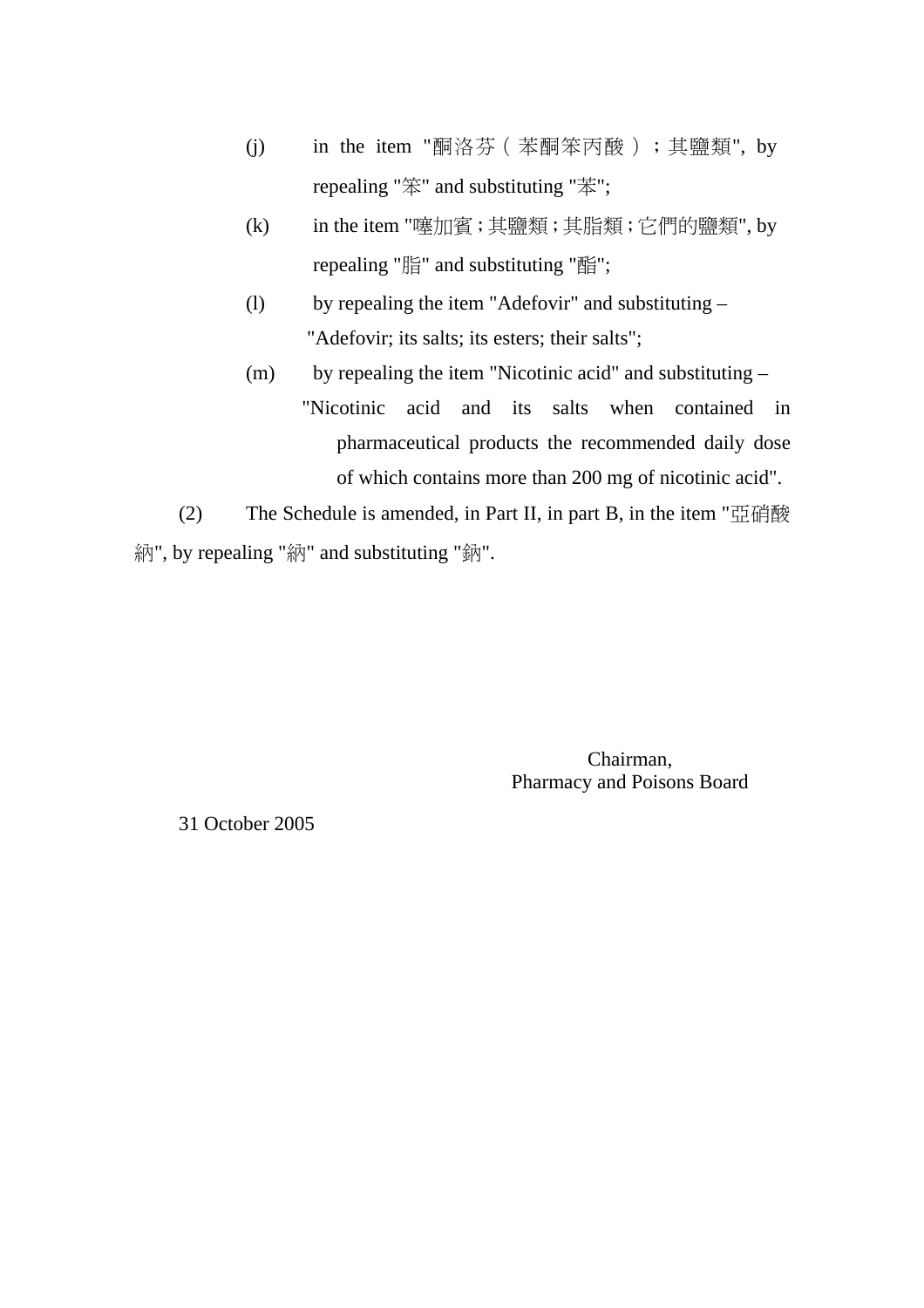#### **Explanatory Note**

This Regulation adds 4 substances to part A of Part I of the Poisons List set out in the Schedule to the Poisons List Regulations (Cap. 138 sub. leg. B). Poisons listed in that part are essentially for medicinal use. Under the Pharmacy and Poisons Ordinance (Cap. 138) such poisons may only be sold on the premises registered under the Ordinance by a registered pharmacist or in his presence and under his supervision.

2. The Regulation rectifies certain minor errors appearing in various substances specified in that Schedule.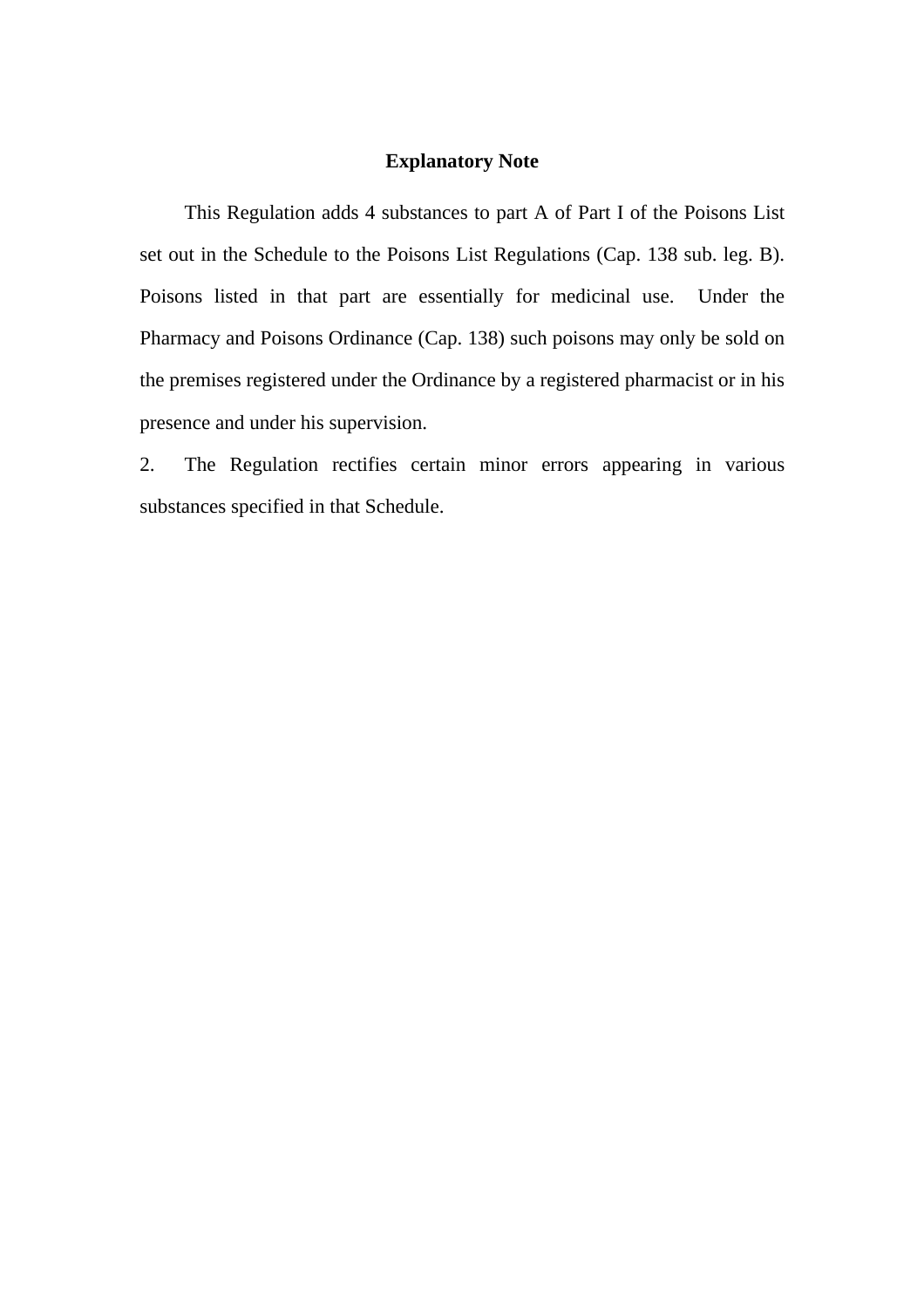# **SPEECH BY THE SECRETARY FOR HEALTH, WELFARE AND FOOD AT THE LEGISLATIVE COUNCIL ON 23 NOVEMBER 2005**

# **Pharmacy and Poisons Ordinance (Cap 138)**

# **Pharmacy and Poisons (Amendment) (No. 3) Regulation 2005 Poisons List (Amendment) (No. 3) Regulation 2005**

Madam President,

 I move that the Pharmacy and Poisons (Amendment) (No. 3) Regulation 2005 and the Poisons List (Amendment) (No. 3) Regulation 2005 as set out under my name in the paper circulated to Members be approved.

2. Currently, we regulate the sale and supply of pharmaceutical products through a registration and inspection system set up in accordance with the Pharmacy and Poisons Ordinance. The Ordinance maintains a Poisons List under the Poisons List Regulations and several Schedules under the Pharmacy and Poisons Regulations. Pharmaceutical products put on different parts of the Poisons List and different Schedules are subject to different levels of control in regard to the conditions of sale and keeping of records.

3. For the protection of public health, some pharmaceutical products can only be sold in pharmacies under the supervision of registered pharmacists and in their presence. For certain pharmaceutical products, proper records of the particulars of the sale must be kept, including the date of sale, the name and address of the purchaser, the name and quantity of the medicine and the purpose for which it is required. The sale of some pharmaceutical products must be authorized by prescription from a registered medical practitioner, a registered dentist or a registered veterinary surgeon.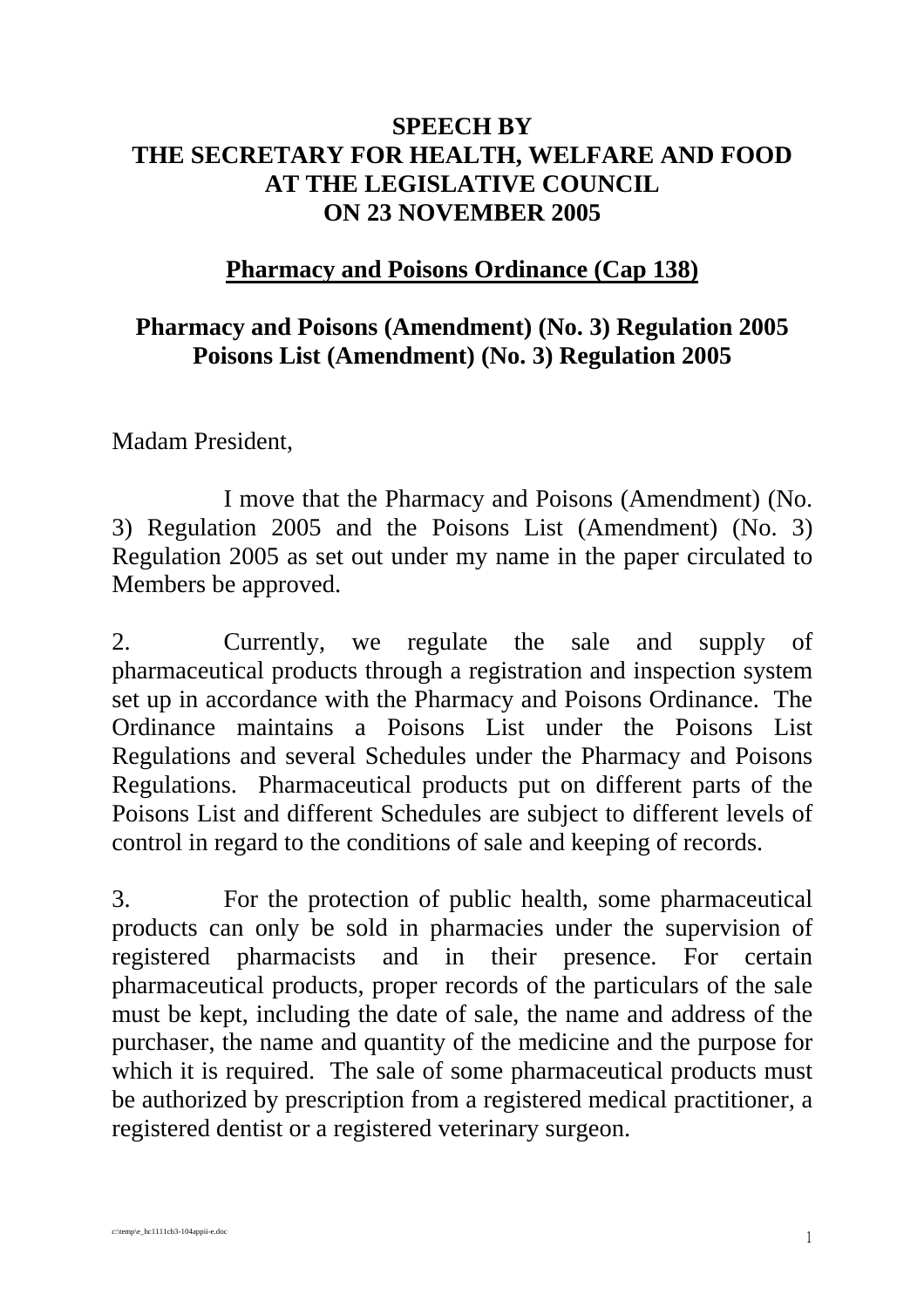4. The Amendment Regulations now before members seek to amend the Poisons List in the Poisons List Regulations and the Schedules to the Pharmacy and Poisons Regulations for the purpose of imposing control on three new medicines and tightening the control on two existing medicines.

5. Arising from the applications for registration of three pharmaceutical products, the Pharmacy and Poisons Board proposes to add three substances to Part I of the Poisons List and the First and Third Schedules to the Pharmacy and Poisons Regulations. Pharmaceutical products containing any of these substances must be sold in pharmacies under the supervision of registered pharmacists and in their presence, with the support of prescriptions. We propose that these amendment regulations take immediate effect upon gazettal on 25 November 2003 to allow early control and sale of medicines containing these substances.

6. In addition, the Pharmacy and Poisons Board proposes to tighten the control on two existing medicines. At present, substances containing not less than 0.2% of Codeine, now classified as Part I and First Schedule poisons, can be sold in pharmacies without the support of prescriptions. Vitamin A and its esters when contained in pharmaceutical products the recommended daily dose of which contains not less than 10,000 international units of vitamin A, now classified as non-poisons, are sold in all kinds of medicines outlets. By classifying these two substances as Part I, First and Third Schedules poisons, pharmaceutical products containing any of them must be sold in pharmacies under the supervision of registered pharmacists and in their presence, with the support of prescriptions. To allow time for sellers, manufacturers and importers to adapt to the new requirements, we propose that these amendments take effect 30 days after the day of their gazettal.

7. The two Amendment Regulations are made by the Pharmacy and Poisons Board, which is a statutory authority established under section 3 of the Ordinance to regulate the registration and control of pharmaceutical products. The Board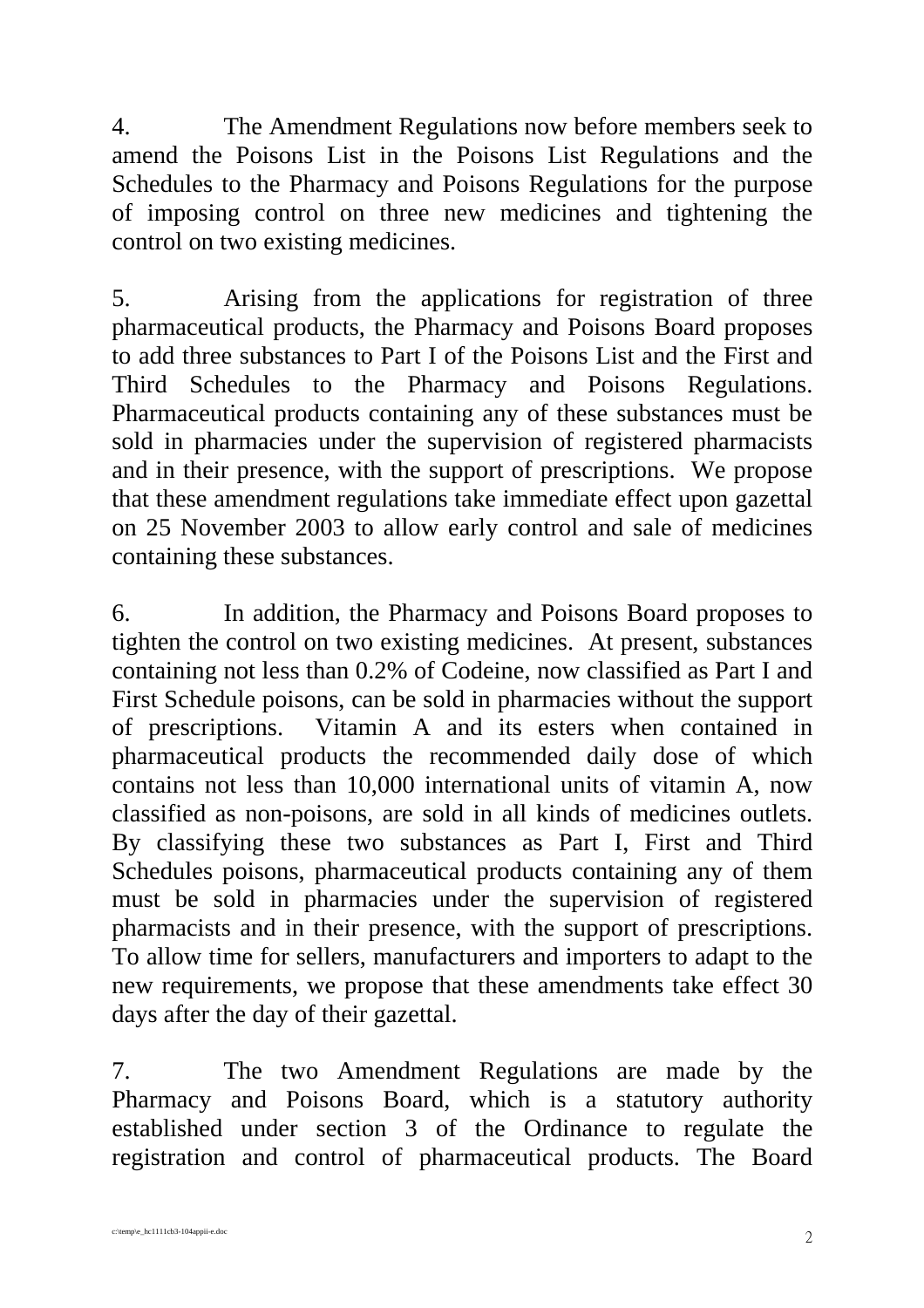comprises members engaged in the pharmacy, medical and academic<br>professions. The Board considers the proposed amendments The Board considers the proposed amendments necessary in view of the potency, toxicity and potential side effects of the medicines concerned.

8. With these remarks, Madam President, I move the motion.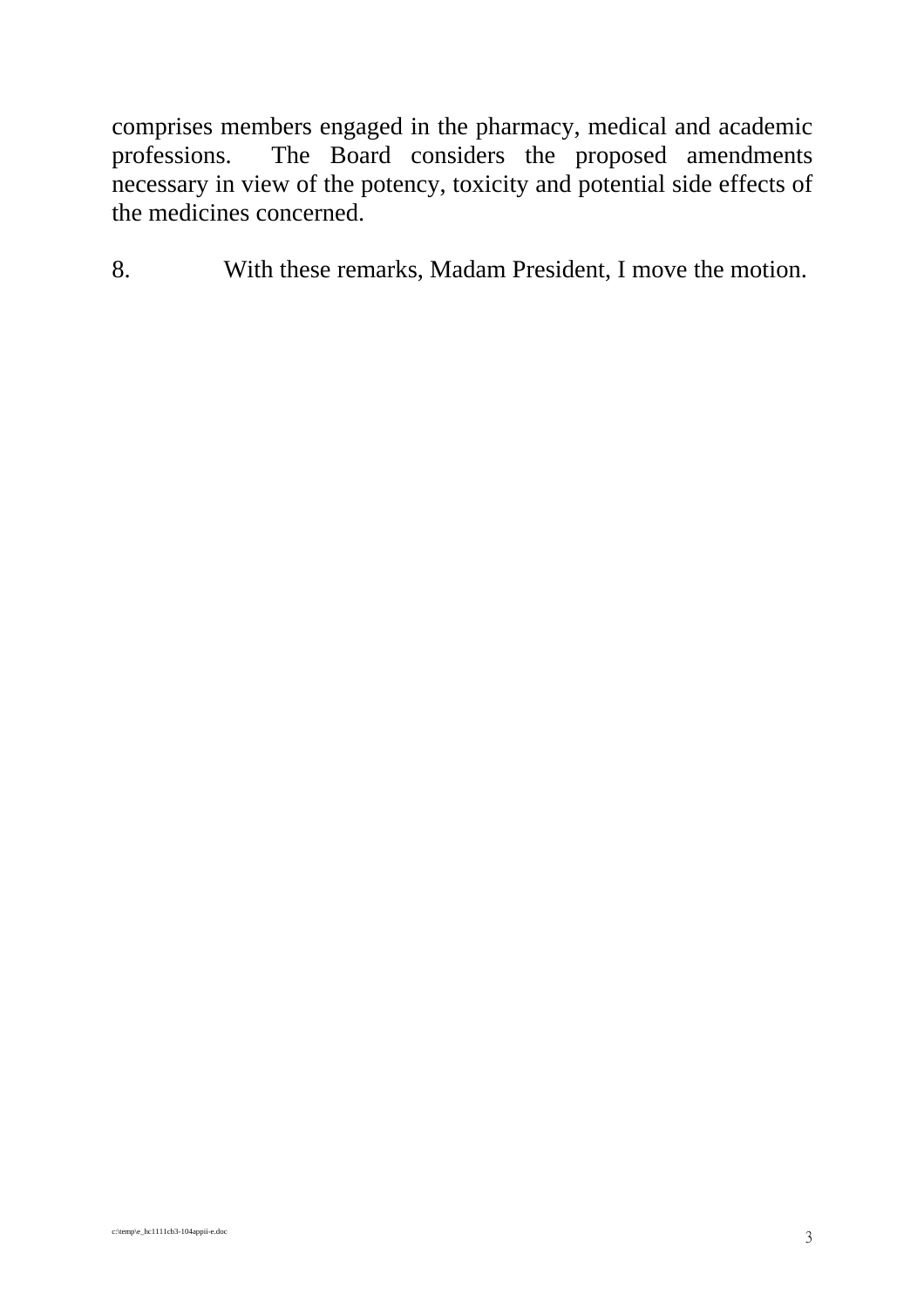### **Poisons List (Amendment) (No. 3) Regulation 2005**

## **Pharmacy and Poisons (Amendment) (No. 3) Regulation 2005**

## **Supplementary Information to the Legislative Council**

# 《**2005**年毒藥表(修訂)**(**第 **3** 號**)** 規例》 《**2005**年藥劑業及毒藥(修訂)**(**第 **3** 號**)** 規例》 提交立法會的補充資料

| <b>Drug Name</b><br>藥名            | <b>Proposed Classification</b><br>建議類別                                                                                   | <b>Reason</b><br>原因                                                                                                                                                                                                                           |
|-----------------------------------|--------------------------------------------------------------------------------------------------------------------------|-----------------------------------------------------------------------------------------------------------------------------------------------------------------------------------------------------------------------------------------------|
| Bemiparin; its salts<br>貝納肝素;其鹽類  | Part I, First and Third<br>Schedules poisons (i.e.<br>prescription-only<br>medicines)<br>第一部附表一及附表<br>三毒藥 (即處方藥)         | This drug is used in the prevention of<br>blood clotting events after surgery and<br>treatment of deep vein thrombosis.<br>Medical monitoring is required during<br>treatment period.<br>此藥用於預防手術後的血栓塞和治<br>療深部靜脈血栓形成。用藥期間須<br>由醫生觀察病人。       |
|                                   |                                                                                                                          |                                                                                                                                                                                                                                               |
| Duloxetine; its salts<br>度洛西汀;其鹽類 | Part I, First and Third<br>Schedules poisons ( <i>i.e.</i><br>prescription-only<br>medicines)<br>第一部附表一及附表<br>三毒藥 (即處方藥) | This drug is used to treat major<br>depression in adults and stress urinary<br>incontinence for women. It should<br>only be used when the need is<br>established by medical diagnosis.<br>此藥用於治療成人的嚴重憂鬱症及<br>女性壓抑性小便失禁。需經醫生確<br>診及決定有需要時才可用藥。 |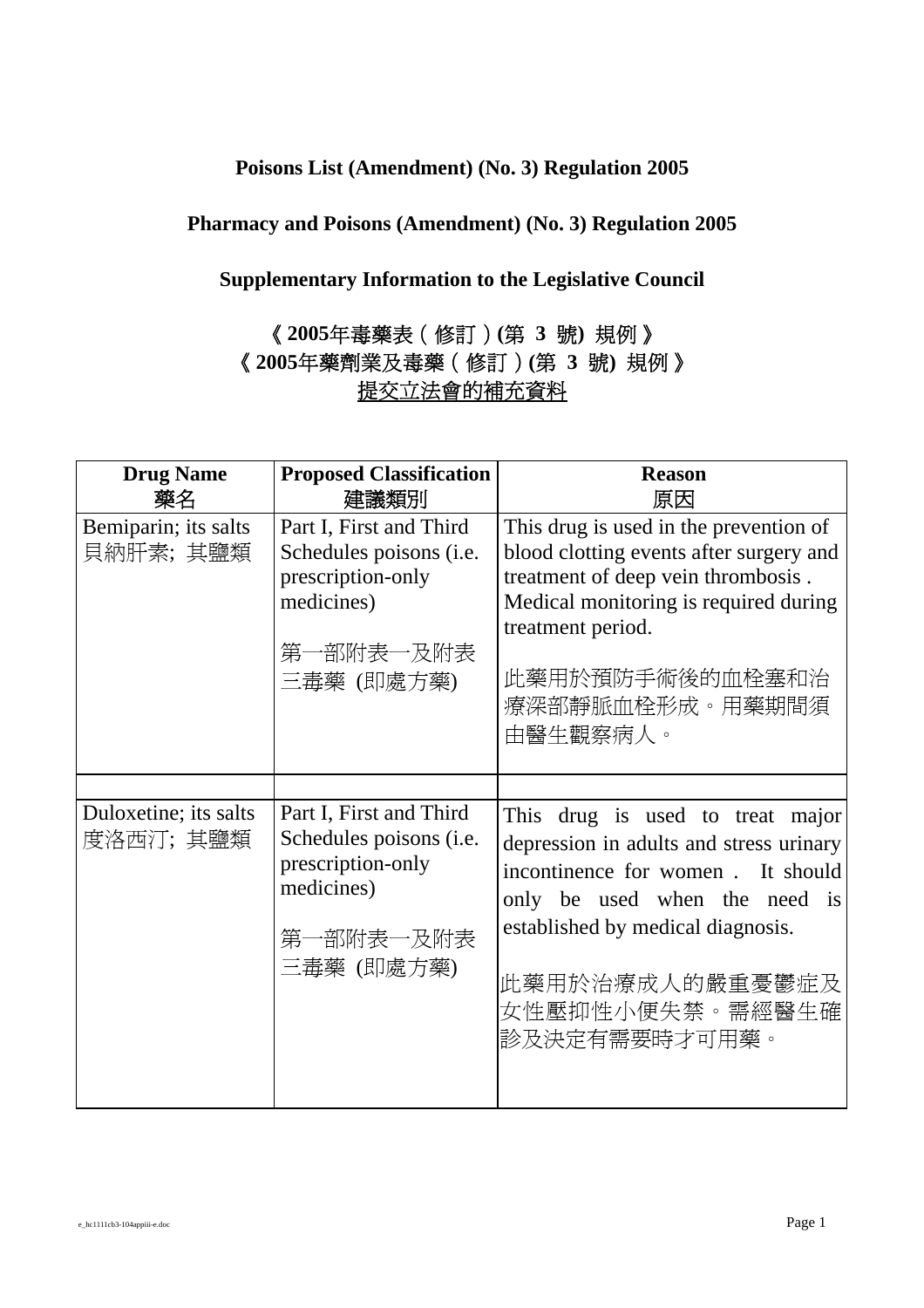| <b>Drug Name</b><br>藥名                                                                                                                                                                                                                                                        | <b>Proposed Classification</b><br>建議類別                                                                            | <b>Reason</b><br>原因                                                                                                                                                                                                                                            |
|-------------------------------------------------------------------------------------------------------------------------------------------------------------------------------------------------------------------------------------------------------------------------------|-------------------------------------------------------------------------------------------------------------------|----------------------------------------------------------------------------------------------------------------------------------------------------------------------------------------------------------------------------------------------------------------|
| Strontium ranelate<br>(無中文名)                                                                                                                                                                                                                                                  | Part I, First and Third<br>Schedules poison (i.e.<br>prescription-only<br>medicine)<br>第一部附表一及附<br>表三毒藥(即處方<br>藥) | This drug is used for treatment of<br>postmenopausal osteoporosis.<br>It<br>should only be used when the need is<br>established by medical diagnosis.<br>此藥用於治療閉經後骨質疏鬆。<br>此藥需經醫生確診及决定有需要時<br>才可用藥。                                                            |
|                                                                                                                                                                                                                                                                               |                                                                                                                   |                                                                                                                                                                                                                                                                |
| Vitamin A; its<br>esters; when<br>contained in<br>pharmaceutical<br>products the<br>recommended daily<br>dosage of which<br>contains 10,000<br>international units<br>or above of vitamin<br>A<br>維生素 A;其酯<br>類;在包含於藥<br>劑製品內並且該<br>等製品的建議每<br>日劑量含10,000<br>國際單位或以上<br>維生素A時 | Part I, First and Third<br>Schedules poisons (i.e.<br>prescription-only<br>medicines)<br>第一部附表一及附表<br>三毒藥(即處方藥)   | High doses of vitamin A could result<br>in side effects such as liver toxicity,<br>gastrointestinal disturbances,<br>foetal<br>abnormalities,<br>reduced<br>and<br>bone<br>growth in children.<br>高劑量的維生素A可能引致如肝中<br>腸胃不適,胎兒不正常,<br>毒,<br>和<br>小孩骨骼增長受到阻礙等副作用。 |
|                                                                                                                                                                                                                                                                               |                                                                                                                   |                                                                                                                                                                                                                                                                |